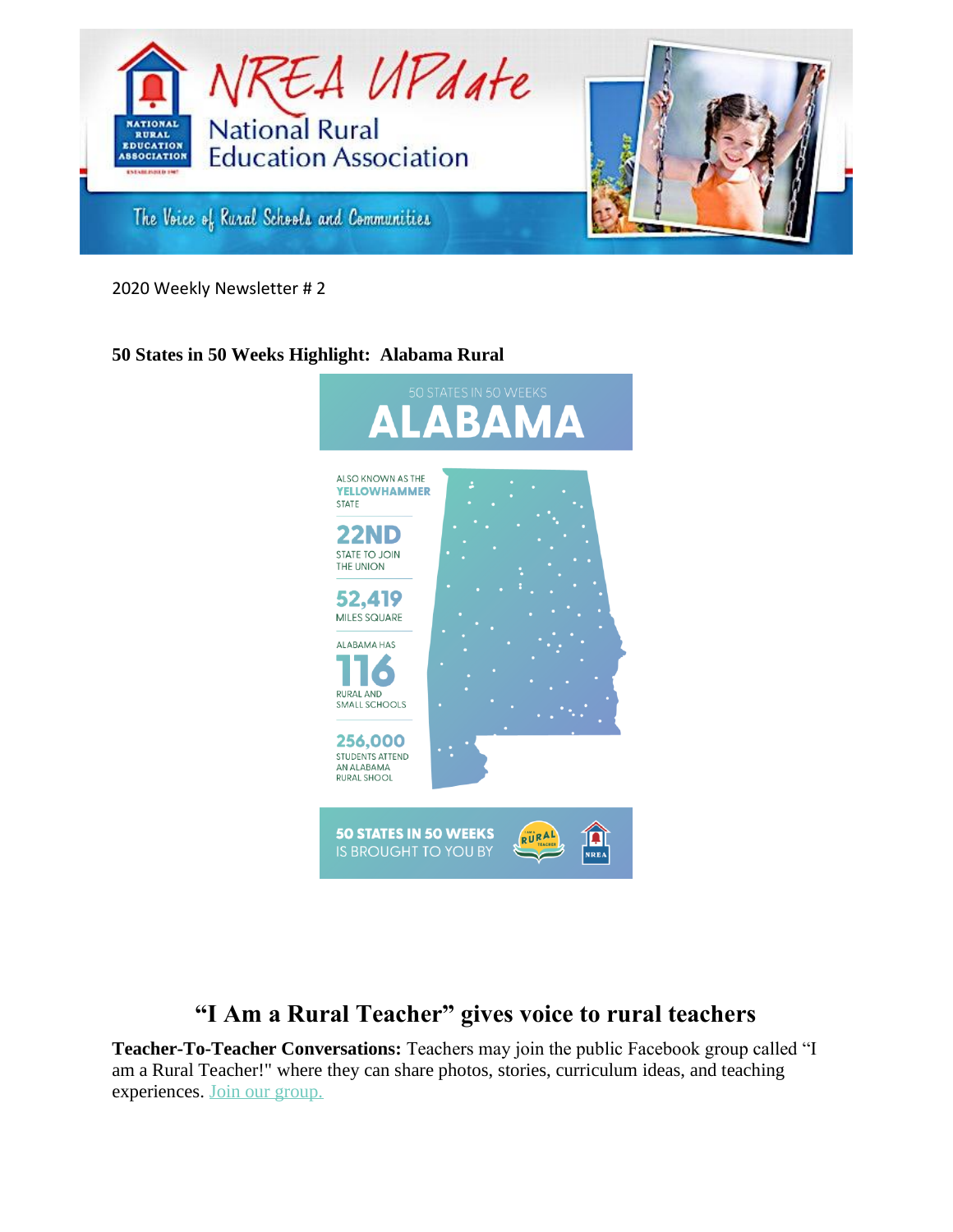## **Advocating for Rural Teachers**

"I am a Rural Teacher!" narratives showcase the perspectives of rural educators. Read the [viewpoints and recommendations](https://iamaruralteacher.org/profiles-overview) of rural teachers.

## **Rural Teacher Recruitment Efforts**

Our [RTC Network](http://ruralschoolscollaborative.org/rural-teacher-corps/exemplary-efforts) and related efforts are committed to purposeful teacher recruitment strategies with an emphasis on social justice and inclusive community development.

## **Announcing the inaugural winners of the Whippoorwill Award for Young Adult Literature that Authentically Represents Rural People and Places**

The whippoorwill is a bird known for its distinct song that fills many remote spaces. The Whippoorwill Award takes on this bird's name as a way to honor young adult literature that sings the authentic stories of rural people and places. The Whippoorwill Award's mission is to advocate for books that portray the complexity of rural living by dispelling stereotypes and demonstrating diversity among rural people. This year is the first year for the Whippoorwill Award. The winners for 2019 and more information about the award can be found [here.](https://whippoorwillaward.weebly.com/)

## **What it Takes to Keep Independent Grocery Stores Open in Rural Communities**

When rural grocery stores shutter, communities lose more than their only source of food. We visited two small groceries in North Dakota that have found innovative ways to keep the lights on. [https://civileats.com/2020/01/07/what-it-takes-to-keep-independent-grocery-stores-open](https://civileats.com/2020/01/07/what-it-takes-to-keep-independent-grocery-stores-open-in-rural-communities/)[in-rural-communities/](https://civileats.com/2020/01/07/what-it-takes-to-keep-independent-grocery-stores-open-in-rural-communities/)

## **Daily Yonder:**

## **Investments in Climate Action Could Boost Rural Economies, Research Finds**

Researchers believe rural America may be the key to some of the most effective climate change mitigation practices. Among the proposed initiatives are increasing soil health and sequestering carbon, renewable energy and energy efficiency improvements, and access to broadband. By [Jan](https://www.dailyyonder.com/author/jan_pytalski/)  [Pytalski](https://www.dailyyonder.com/author/jan_pytalski/)

[https://www.dailyyonder.com/investments-in-climate-action-could-boost-rural-economies](https://www.dailyyonder.com/investments-in-climate-action-could-boost-rural-economies-research-finds/2020/01/17/)[research-finds/2020/01/17/](https://www.dailyyonder.com/investments-in-climate-action-could-boost-rural-economies-research-finds/2020/01/17/)

#### **Rural energy program benefits South Dakota businesses**

By Heidi Kolbeck-Urlacher policy assistant Center for Rural Affairs [https://www.capjournal.com/opinions/rural-energy-program-benefits-south-dakota](https://www.capjournal.com/opinions/rural-energy-program-benefits-south-dakota-businesses/article_80b6f706-38b0-11ea-a2b9-331b225d84b3.html)[businesses/article\\_80b6f706-38b0-11ea-a2b9-331b225d84b3.html](https://www.capjournal.com/opinions/rural-energy-program-benefits-south-dakota-businesses/article_80b6f706-38b0-11ea-a2b9-331b225d84b3.html)